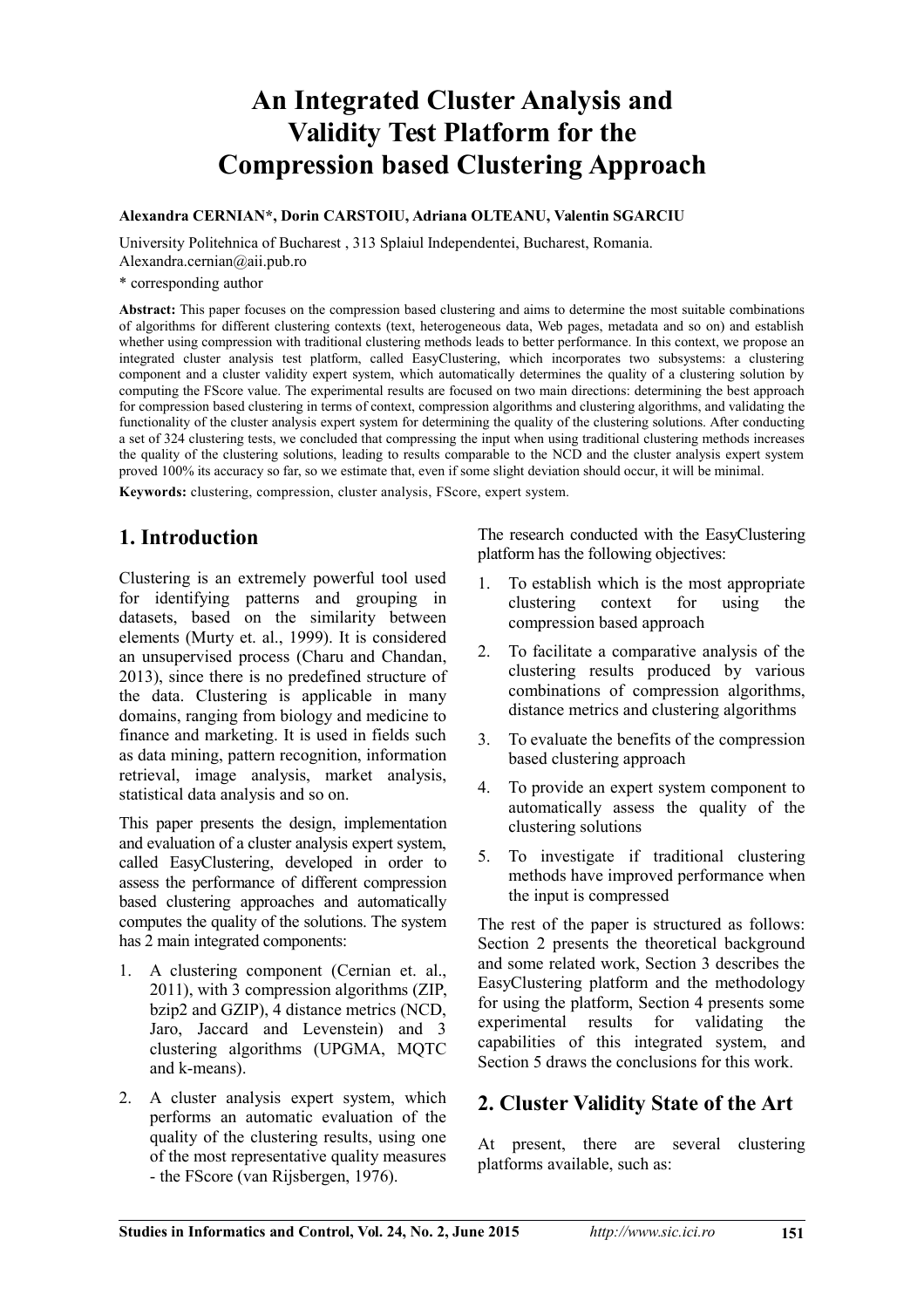- Cluster 3.0 (de Hoon et. al., 2004), which is dedicated to genomic datasets hierarchical clustering
- CompLearn Toolkit (Cilibrasi, 2003), dedicated to clustering by compression. It also uses the NCD distance metric.
- RapidMiner (RapidMiner, 2011), Weka (Weka, 2011), 2 data mining platforms that integrate some clustering components.
- ClusTIO (ClusTIO, 2009) is a Java command-line clustering tool implementing several clustering algorithms (such as UPGMA and VCQM)
- CVAP (Wang, 2009), which is a cluster validity and analysis tool, including several validity indices.

The drawback is that there has been little attention given to an automatic cluster analysis approach. Most current clustering platforms stop at a visual representation of the clusters produced by various clustering algorithms. CVAP is the only cluster analysis and validation platform, but it uses different validity indices than those proposed in this paper. In this context, we propose the design and implementation of an integrated cluster analysis and validity test platform, called EasyClustering.

### **2.1 Cluster validity indices**

The main aspect concerning cluster validity is evaluating the correctitude of the clustering. The purpose of clustering methods is to discover significant groups in a dataset. These groups are called clusters. Generally speaking, clustering algorithms should search for clusters whose members are close to each other (in other words have a high degree of similarity), but well separated from the members of the other clusters. The procedure of evaluating the quality of the results produced by clustering algorithm is known as *cluster validity*.

There are three main approaches for the cluster validity process (Fowlkes and Mallows, 1983): external criteria, internal criteria and relative criteria. *External criteria*: the results produced by the clustering algorithm are compared against a pre-specified structure. *Internal criteria*: the results of a clustering algorithm are evaluated based on the distance matrices computed in the clustering process. *Relative criteria*: a clustering solution is compared against other clustering structures, generated by the same algorithm, but with different parameter values. There are two main criteria

proposed for evaluating the clustering solutions and selecting the optimal clustering structure (Batistakis et.al., 2002):

- *Compactness*: the members of each cluster should be as similar as possible. A common measure of compactness is variance, which should be minimized.
- Separation: the clusters should be as clearly separated as possible. The distance between clusters can be measured using one of the following approaches: single linkage, complete linkage and comparison of centroids.

Throughout this paper, we will be interested in the FScore (van Rijsbergen, 1979) quality measure. The FScore was implemented in the cluster validity component in order to automatically compute the quality of the clustering solutions. This is how this FScore is defined: let us consider *L<sup>r</sup>* a class of size *n<sup>r</sup>* and *Si* a cluster of size *ni*, resulted after a clustering process, and assume that *nri* items in the cluster  $S_i$  belong to  $L_r$ . In this case, the FScore is computed as (Rijsbergen, 1979):

$$
F(L_r, S_i) = \frac{2 * R(L_r, S_i) * P(L_r, S_i)}{R(L_r, S_i) + P(L_r, S_i)}
$$
(1)

where  $R(L_r, S_i) = \frac{R_r}{n_r}$  $r(S_i) = \frac{n_{ri}}{n_r}$  $R(L_r, S_i) = \frac{n_{ri}}{n_i}$  is the recall value, which is a measure of the cluster containing all the correct items, and  $P(L_r, S_i) = \frac{N_r}{n_i}$  $r(S_i) = \frac{n_{ri}}{n_i}$  $P(L_r, S_i) = \frac{n_{ri}}{n}$  is the precision value, measuring the number of items in a cluster that truly belong there.

Section 3 presents the architecture and design of the cluster analysis expert system.

## **3. The Architecture of the Cluster Analysis and Validity Expert System**

Figure 1 presents the architecture of the expert system component.



**Figure 1.** The architecture of the EasyClustering cluster analysis expert system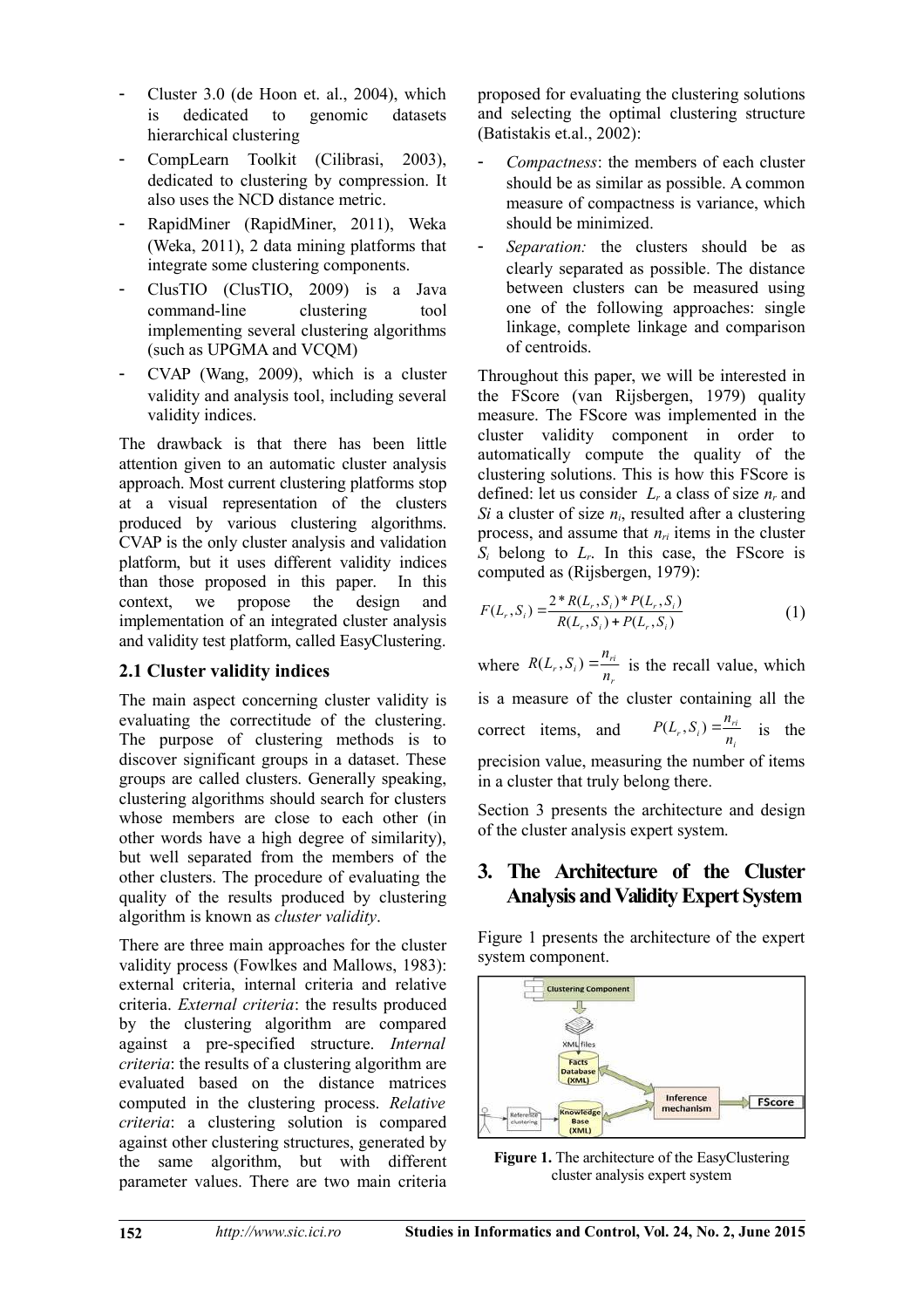**Facts Database**. This component of the expert system contains the clustering solutions generated by the clustering component. When the clustering component produces a new set of results, they are saved in a predefined XML format (XML Standard, 2011) and saved in the application folder. This is what such an XML file looks like:

| Facts Database                          |
|-----------------------------------------|
| xml version == "1.0?                    |
| <clustering></clustering>               |
| <cluster number="1"></cluster>          |
| <document><id>12/id&gt;</id></document> |
| <document><id>13/id&gt;</id></document> |
| <cluster number="2"></cluster>          |
| <document><id>0</id></document>         |
| <document><id>1</id></document>         |
| <document><id>2</id></document>         |
| <document><id>4</id></document>         |
| <document><id>5</id></document>         |
| <document><id>6</id></document>         |
| <document><id>7</id></document>         |
| <document><id>8</id></document>         |
| <document><id>9</id></document>         |
| <document><id>10</id></document>        |
| <document><id>11</id></document>        |
| <document><id>14</id></document>        |
| <document><id>16</id></document>        |
|                                         |
| <cluster number="3"></cluster>          |
| <document><id>3</id></document>         |
| <document><id>15</id></document>        |
|                                         |
|                                         |

**Knowledge base.** This component of the expert system stores the correct clustering **solutions,** and it is used as a reference when computing the FScore for a dataset. The knowledge base is made up of XML files, having the same format as the files produced by the clustering component.

So, when a user decides upon a dataset to be clustered, he must first use the clustering component in order to obtain an automatic solution. When the clustering component has generated its results, the user can evaluate the quality of the solution obtained by using the cluster validity expert system of the EasyClustering platform. He will upload the XML file provided by the clustering component, which is stored in the facts database, as well the reference solution (also an XML file), which will be stored in the knowledge base. Afterward, the 2 XML files will be parsed, in order to compute the FScore of the classification produced by the clustering component.

**The inference mechanism.** This component which takes as input the 2 XML files described above and computes the FScore of the solution produced by the EasyClustering clustering component.

```
Knowledge Base
<?xml version=="1.0?>
<clustering>
<cluster number="1"/>
<document><id>12</id></document>
<document><id>13</id></document>
<document><id>5</id></document>
<document><id>6</id></document>
<document><id>7</id></document>
</cluster>
<cluster number="2"/>
<document><id>0</id></document>
<document><id>1</id></document>
<document><id>2</id></document>
<document><id>4</id></document>
<document><id>8</id></document>
<document><id>9</id></document>
<document><id>10</id></document>
<document><id>11</id></document>
</cluster>
<cluster number="3"/>
<document><id>3/id></document>
<document><id>15/id></document>
<document><id>14</id></document>
<document><id>16</id></document>
</cluster>
</clustering>
```
The FScore formula is also stored in the knowledge base, so the expert system can be easily extended by introducing new quality measures in the knowledge base, together with the parsing mechanism required for their calculations.

Besides the formula retrieved from the knowledge base, the inference mechanism also contains a procedural component, which provides the algorithm used to parse the 2 XML files in order to obtain the value of the FScore.

The platform was implemented in Java and therefore it is fully portable.

### **3.1 The UML model of the expert system**

In order to provide a better understanding of the capabilities of the EasyClustering cluster analysis expert system, we will present a part of its UML model, namely the use case diagram and the activity diagram, which presents the flow of actions in a more accurate manner.

Figure 2 illustrates the UML use case diagram of the expert system.



**Figure 2.** The use case diagram the EasyClustering cluster validity expert system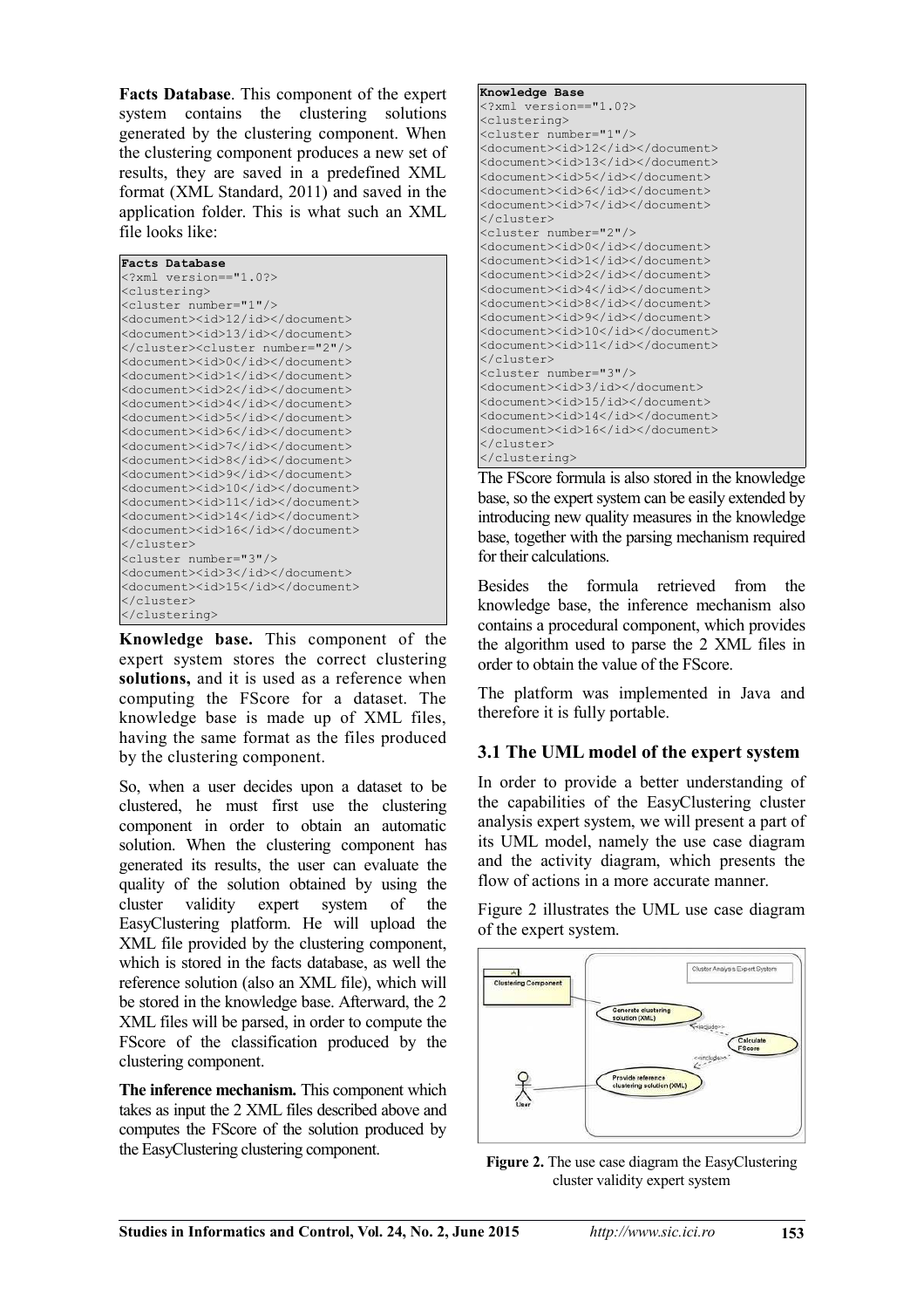There are 2 actors interacting with the system: the clustering subsystem, which provides an automatically generated clustering solution, and the user, who is in charge with storing the correct reference clustering in the expert system knowledge base. Based on these 2 inputs, the inference mechanism will compute the value of the FScore, in order to evaluate the quality of the solution resulted from the clustering component.

Figure 3 represents the UML activity diagram for the cluster validity expert system.



**Figure 3.** The activity diagram the EasyClustering cluster validity expert system

The parsing phase consists of a procedural approach and has the following steps:

- 1. Extract the clusters of the reference solution and the id's of the documents in each cluster
- 2. Compute n*r* for each cluster in the reference solution.
- 3. For each <cluster> element of the generated solution
	- 3.1 Determine the id's of documents which belong to the cluster
	- 3.2 Compute ni.
	- 3.3 Compute  $n_{ri}$  for each pair of clusters(current cluster extracted

from the generated solution – each cluster in the reference solution)

- 3.4 Compute the FScore of the cluster.
- 3.5 Retain the maximum value of the FScore for the cluster.
- 4. Compute the FScore of the solution.

The main steps involved in the compression based cluster analysis and evaluation process using the EasyClustering platform are the following:

- 1. **Choose dataset.** The first step in any clustering process is the selection of a proper dataset, which will be submitted as input for the clustering platform. In our case, there are no restrictions regarding the input dataset. It can contain homogeneous or heterogeneous data, in whatever format the user wants to test.
- 2. **Clean dataset**. There are situations when the dataset will need to go through a cleaning phase before being submitted to the clustering component. This step is not mandatory and it comprises the following options: stopwords removal and stemming algorithm.
- 3. **Choose compression algorithm.** The user can select the compression algorithm to be used. The following options are available in the EasyClustering platform: ZIP, bzip2 and GZIP. If the distance metric used to compute the distance matrix is the NCD, then this step is mandatory. Otherwise, the user is not forced to select a compressor and the files will be used in their original format.
- 4. **Choose distance metric.** The user can select the distance metric used to compute the similarity matrix. The following options are available in our platform: NCD, Jaro, Jaccard and Levenstein. New distance metrics are easy to include in the EasyClustering platform.
- 5. **Choose clustering algorithm**. Once the distance matrix has been created, it will be interpreted by a clustering algorithm, which will generate the hierarchy of files. There are 3 clustering algorithms available in our system: K-Means, UPGMA and MQTC. If the user chooses the K-Means option, he will also be invited to submit the number of clusters, K.
- 6. **Generate the clustering hierarchy using the clustering component.** All the choices from the previous steps are combined, in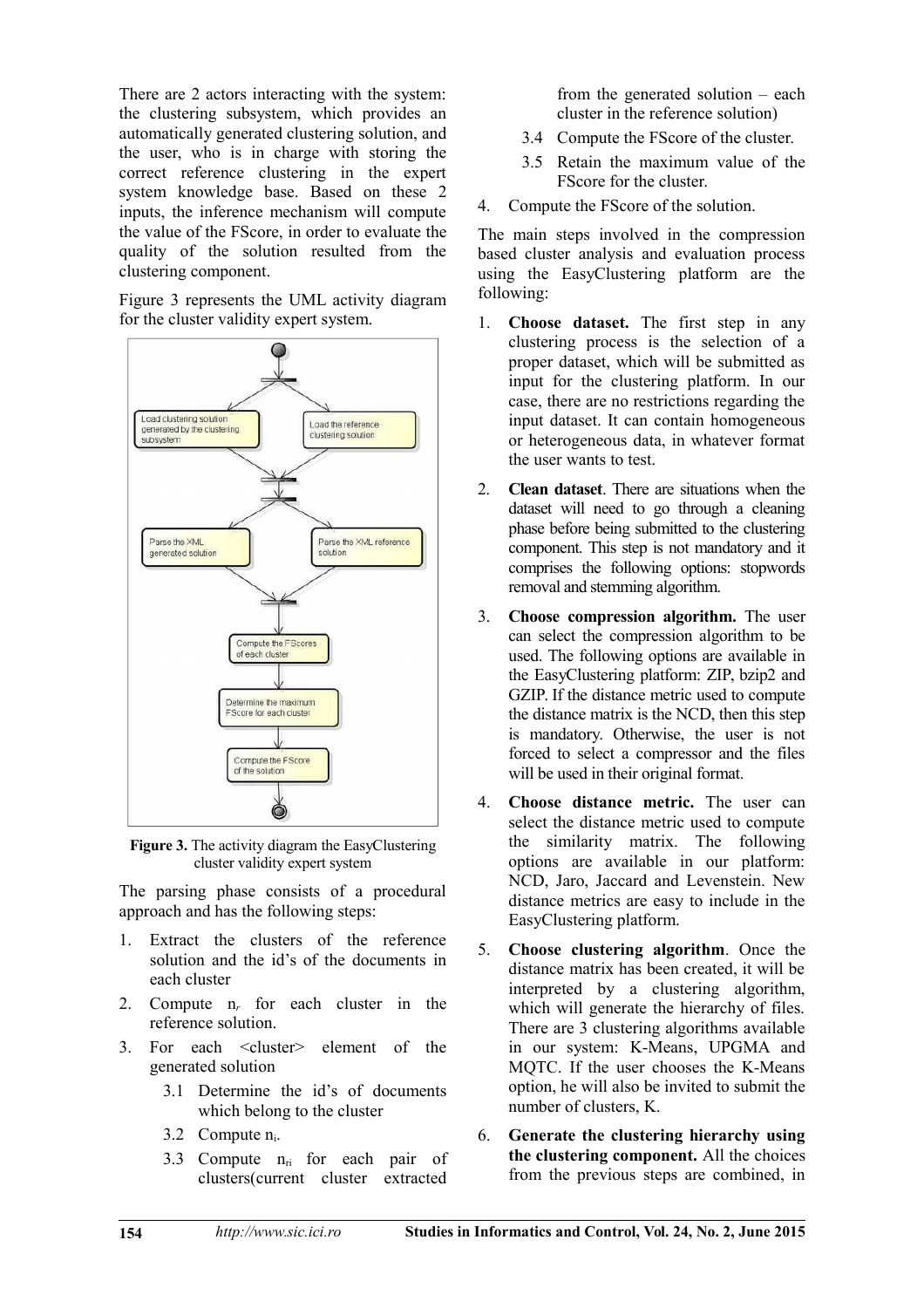order to generate the clustering solution. The hierarchy will be displayed in a graphical format, as well as saved in XML format in the application folder. This folder is the facts database of the cluster validity expert system.

- 7. **Provide the reference clustering in XML format.** The user must provide the correct clustering solution for each specific dataset. These files have a predefined XML format, compatible with the format used at step 5, and they form the knowledge base of the expert system.
- 8. **Compute FScore**. The inference mechanism parses the 2 XML files and the expert system computes the FScore of the clustering solution, using a procedural algorithm.

Figure 4 depicts the methodology for using the EasyClustering platform.

## **4. Experimental Results**

The experimental validation of the platform focused on the following objectives:

- To assess the overall quality of the clustering solutions produced when integrating compression algorithms in the process.
- To investigate if the performance of traditional clustering methods is improved when the input is compressed
- To assess the performance of the FScore based cluster validity expert system

In order to address our objectives, we have conducted 324 tests, using 9 datasets:

- 32 mammals genomes
- 30 human papillomavirus genomes
- 15 text files
- Handwritten text
- Heterogeneous files (Carstoiu et. al., 2009)
- Metadata associated to heterogeneous files
- Web pages snippets
- Web pages (Cernian et. al., 2011)
- Processed Web pages (HTML tags removal, stopwords removal, stemming) (Cernian et. al., 2011)

First of all, let us analyse the benefits of using compression with traditional clustering approach and compare these results with the clustering by compression technique based on the NCD distance metric.

Figure 5 presents the general statistics of the best results obtained for 6 datasets, analysed from the perspective of compression algorithms. We also took into account the no compression alternative, in order to get an objective comparative view of the benefits or disadvantages of the compression based approach. The clustering results were obtained with the UPGMA algorithm.



**Figure 5**. Overall statistics from the compressors perspective

For all 6 datasets, the results produced by the 3 compression algorithms, ZIP, BZIP2 and GZIP are relatively close, especially for clustering gene expressions. The no compression



**Figure 4.** The methodology of using the EasyClustering cluster analysis and validity platform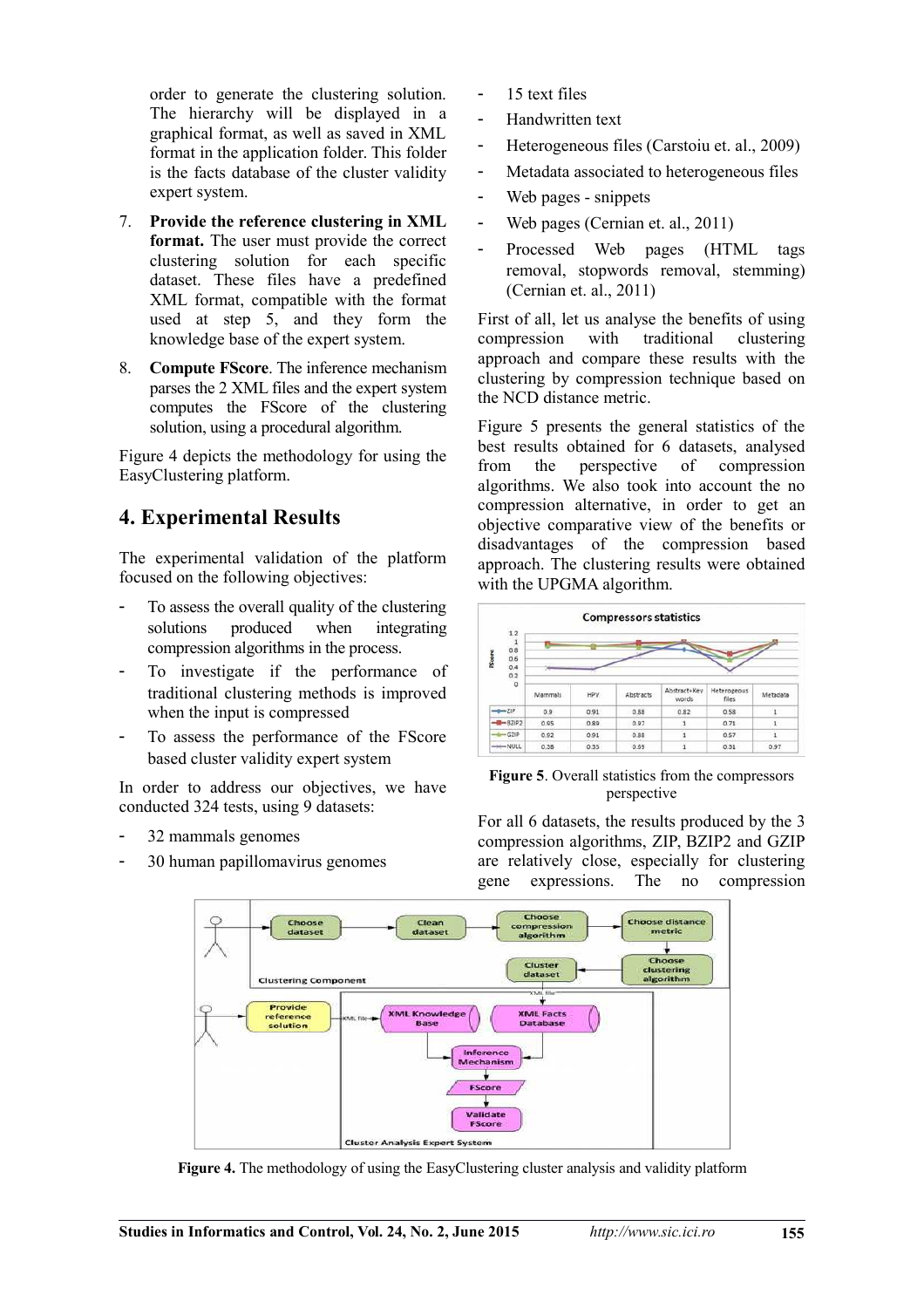approach led to poor results when clustering the mammals and HPV genomes, as it can also be noticed in Figure 5.

The BZIP2 and GZIP lines are almost parallel. For the first 3 datasets, the ZIP line is almost identical to the GZIP line, but we notice a significant drop when clustering the scientific abstracts. An interesting aspect is the ZIP line reaches the maximum FScore value of 1 for clustering heterogeneous files based on associated metadata. Why this difference of quality between clustering scientific abstracts with increased keywords' weight and clustering metadata files with increased keywords' weight? The reason is the size of the files. The metadata files are significantly smaller than the scientific abstracts and the ZIP compressor produces better results for small files.

An overall analysis leads us to the conclusion that the best results were obtained for the BZIP2 compressor, followed by GZIP and by ZIP.

The no compression approach produced very good results for clustering text files with increased keywords' weight, thus files where the most relevant pieces of information have been stressed.

As a conclusion, the results confirmed that compressing the input leads to improved results when using traditional clustering algorithms, such as UPGMA.

Figure 6 presents the general statistics of the best results obtained for each of the 6 datasets, analysed from the perspective of distance metrics.



Figure 6. Overall statistics from the distance metrics perspective

Judging from the distance metrics perspective, it is obvious that the best results were produced by the Normalized Compression Distance (NCD). Almost all peak values obtained for the NCD are close to, or even reach, 1, which means a perfect match with the reference solution.

For the first 3 datasets, we notice that the NCD line is significantly above the other 3 lines. For the HPV gene expressions, the Levenshtein, Jaro and Jaccard distance metrics produce very similar results, with FScores around the value of 0.65. For the mammalian genomes, these 3 metrics produce lower values, with an average of 0.45. However, the top value produced by the NCD is better than the top value of the HPV dataset (0.95 vs. 0.91). To conclude, for the gene expression datasets, the only accurate results were obtained when using the NCD, which confirms the results presented in [4]. The other 3 metrics produced average to poor results (with or without compressing the datasets).

For the text clustering experiments, the best results were also produced by the NCD. When clustering the scientific abstracts (dataset 3), the other 3 metrics did not produce good results, although Jaccard is one of the distance metrics commonly used for clustering text files. On the other hand, the Levenshtein metric produced a very good outcome for clustering the abstracts with an increased weight for the keywords. The FScore of 1 was obtained when the dataset had not been compressed.

Heterogeneous files were significantly better clustered based on associated metadata. Once again, the Levenshtein metric also produced a maximum FScore. The results for this particular metric did not change significantly when input files were compressed.

A total number of 324 tests have been conducted and analysed (9 datasets x 3 compressors x 4 distance metrics x 3 clustering algorithms). The average quality of the results per dataset ranged from an FScore of 0.49 to 0.97.

Figure 7 presents a statistical analysis of the best results obtained for the 9 datasets mentioned above.



**Figure 7.** The highest FScore values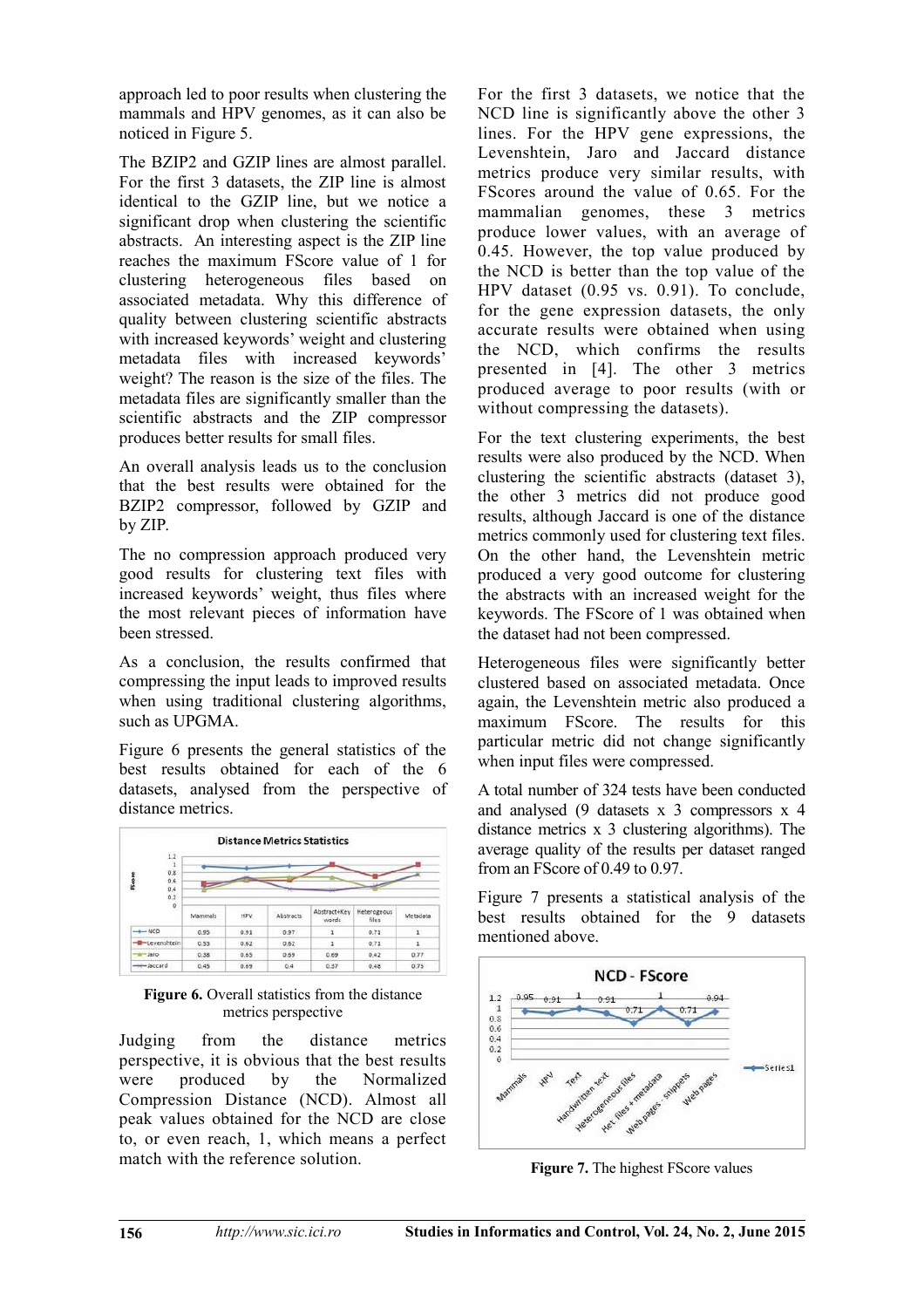Overall, the best solutions have been produced by the NCD distance metric combined with the UPGMA clustering algorithm. The results obtained when using MQTC were very similar to those produced by UPGMA, but the algorithm is very time-consuming compared to UPGMA. K-means lead us to very good results when the number of clusters, K, was accurately provided. Moreover, we concluded that clustering solutions are improved when compressing the input, when using other distance metrics than NCD. The results were highly comparable to those obtained with the NCD for all datasets except genomes.

The clustering subsystem was created a few months before the FScore based cluster validity expert system. After implementing the cluster validity system, our main interest was to check the accuracy of its results. Therefore, we started our experiments with 2 datasets, of 15 and 17 elements, and we pursued the following procedure:

- We produced a clustering solution with the EasyClustering platform, using the following combination of algorithms: ZIP + NCD + K-Means. The results were exported in the XML format specific to the cluster validity expert system and stored in the application folder (the facts database of the expert system).
- We manually produced the clustering structure used as reference, in XML format, which we stored in the expert system knowledge base.
- We loaded the 2 files into the expert system and launched the FScore computation.
- We manually computed the FScore
- We compared the 2 Fscore values, in order to evaluate the accuracy of the cluster validity expert system.

Table 1 contains the FScore values generated by the expert system for the 2 datasets:

**Table 1.** FScore values produced by the EasyClustering cluster validity expert system

|        | Dataset 1<br>$(17$ items) | Dataset 2<br>$(15$ items) |
|--------|---------------------------|---------------------------|
| Score: |                           |                           |

Table 2 contains the FScore values manually computed for the 2 datasets:

| Table 2. FScore values manually computed |
|------------------------------------------|
|------------------------------------------|

|       | Dataset 1<br>$(17$ items) | Dataset 2<br>$(15$ items) |
|-------|---------------------------|---------------------------|
| Score |                           |                           |

As noticed from tables 1 and 2, the cluster validity expert system had a 100% precision for these 2 datasets. Thus, we can estimate that, even if a small deviation should occur, it will be minimal.

## **5. Conclusion**

Life is all about choice. We make choices on a daily basis, in almost every aspect of our lives. Our ability as humans to accumulate and process information relies on our ability to structure the information that we receive and find logical connections between the information that we have. Philosophers, starting with Aristotle, have been preoccupied with discovering the existence of things. Once established that something exists, the next step is to describe how it fits among other things whose existence has been proven. Intelligent applications follow the same principles and achieve the same results using two categories of algorithms—*clustering* and *classification*. For classification**,** the task is to learn to assign objects to predefined classes, while for clustering**,** no predefined structure is required. The task is to learn a classification from the data. In other words, clustering is an unsupervised learning process (Marmanis and Babenko, 2009), while classification is considered to be a supervised learning process.

In this context, we propose the work presented in this paper, namely the EasyCLustering cluster analysis expert system, which was conceived in order to evaluate the benefits of using compression in the clustering process. It is made up of 2 components: the clustering component and the FScore based cluster analysis expert system, which automatically determines the quality of the clustering solution provided by the clustering component. The connection between the two components is made with XML technological space.

The originality aspects of the paper consist in the following contributions: the design and implementation of the EasyClustering cluster analysis expert system, investigating if traditional clustering methods have improved performance when the input is compressed, determining the most appropriate clustering context for using the compression based approach and integrating the FScore as a quality index in order to automatically compute the quality of the clustering solutions generated by the platform.